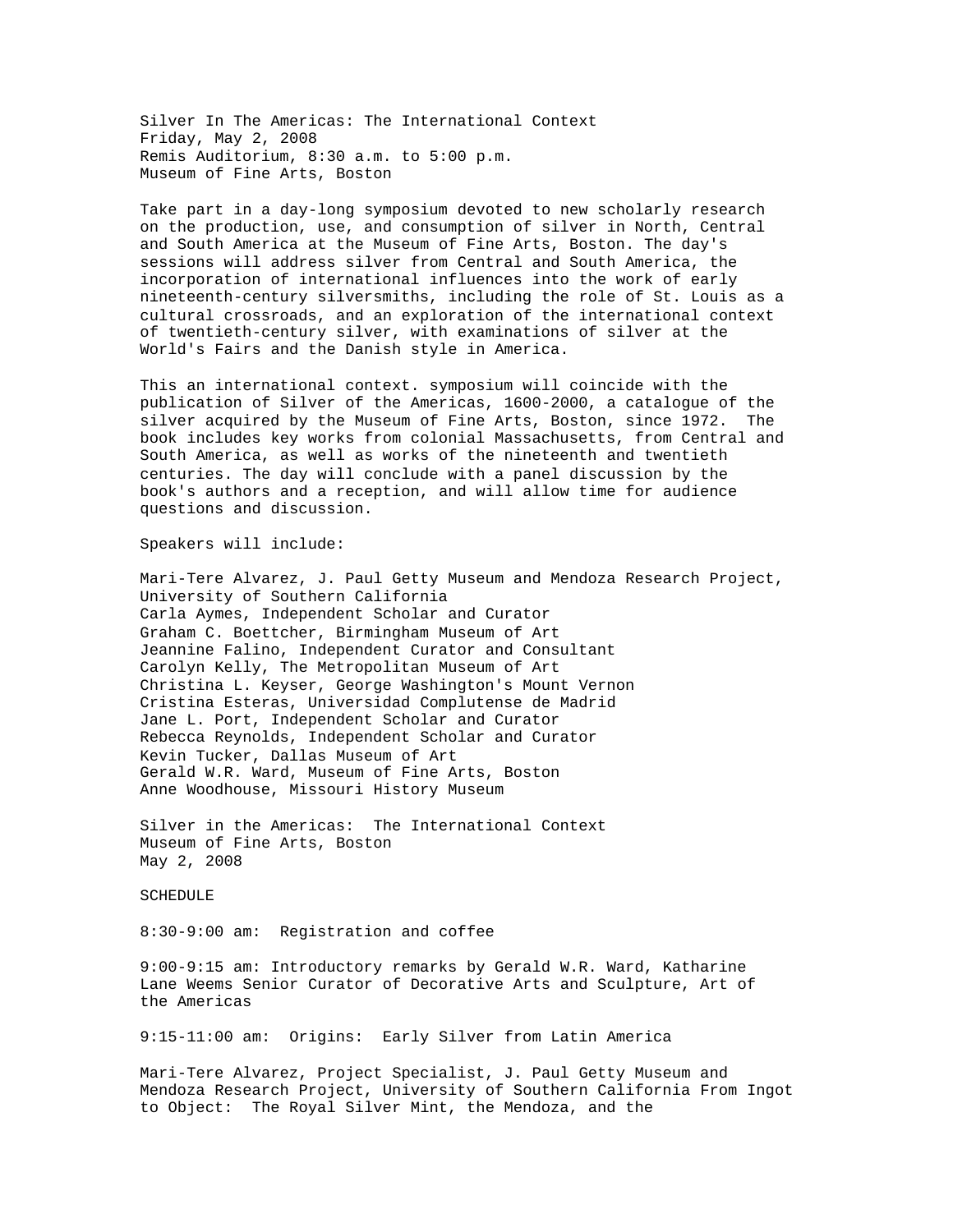Commodification of Sixteenth-Century Mexican Silver Carla Aymes, Independent Scholar and Curator Mexican Silverwork from the Museo Franz Mayer Cristina Esteras, Professor of Latin American Art History, Universidad Complutense de Madrid Art and Tradition in Latin American Silver: A Reappraisal

11:00-11:15 am: Break

11:15 am -12:25 pm: Navigating the International Context

Christina Keyser, Assistant Curator, George Washington's Mount Vernon Anthony Rasch: From Silversmith to Merchant Anne Woodhouse, Shoenberg Curator, Missouri History Museum Silver in Missouri: Convergence of International Influences

12:30-2:00 pm: Lunch on your own

2:00-3:30 pm: International Influences: Late 19th-to Mid-20th-Century Silver

Graham Boettcher, Luce Foundation Curatorial Fellow of American Art, Birmingham Museum of Art The Viking Revival in American Silver, 1893-1925: A Lost Episode in the History of Design Carolyn Kelly, Douglass Foundation Fellow, Department of American Decorative Arts, The Metropolitan Museum of Art The Danish Style in American Silver

THE KATHRYN C. BUHLER LECTURE FOR 2008

Kevin Tucker, Margot B. Perot Curator of Decorative Arts and Design, Dallas Museum of Art Past Future: American Silver at the World's Fairs, 1900-1964

3:45-4:45 pm: Panel Discussion with the authors of Silver of the Americas, 1600-2000

Jeannine Falino, Independent Curator and the former Carolyn and Peter Lynch Curator of Decorative Arts and Sculpture, Art of the Americas Jane L. Port, Independent Scholar and Curator Rebecca Reynolds, Independent Scholar and Curator, and the former Jean S. and Frederic A. Sharf Fellow of Decorative Arts and Sculpture, Art of the Americas Gerald W.R. Ward

Concluding Remarks: Elliot Bostwick Davis, John Moors Cabot Chair, Art of the Americas

5:00-7:00 pm: Reception

Tickets \$35 general admission \$20 MFA members/students/seniors

For further details and registration please visit www.mfa.org/collections (click on Art of the Americas), www.mfa.org/tickets (click on Events and Classes), or e-mail Jessica Roscio at jroscio@mfa.org

Jeffrey Herman, Founder & Executive Director